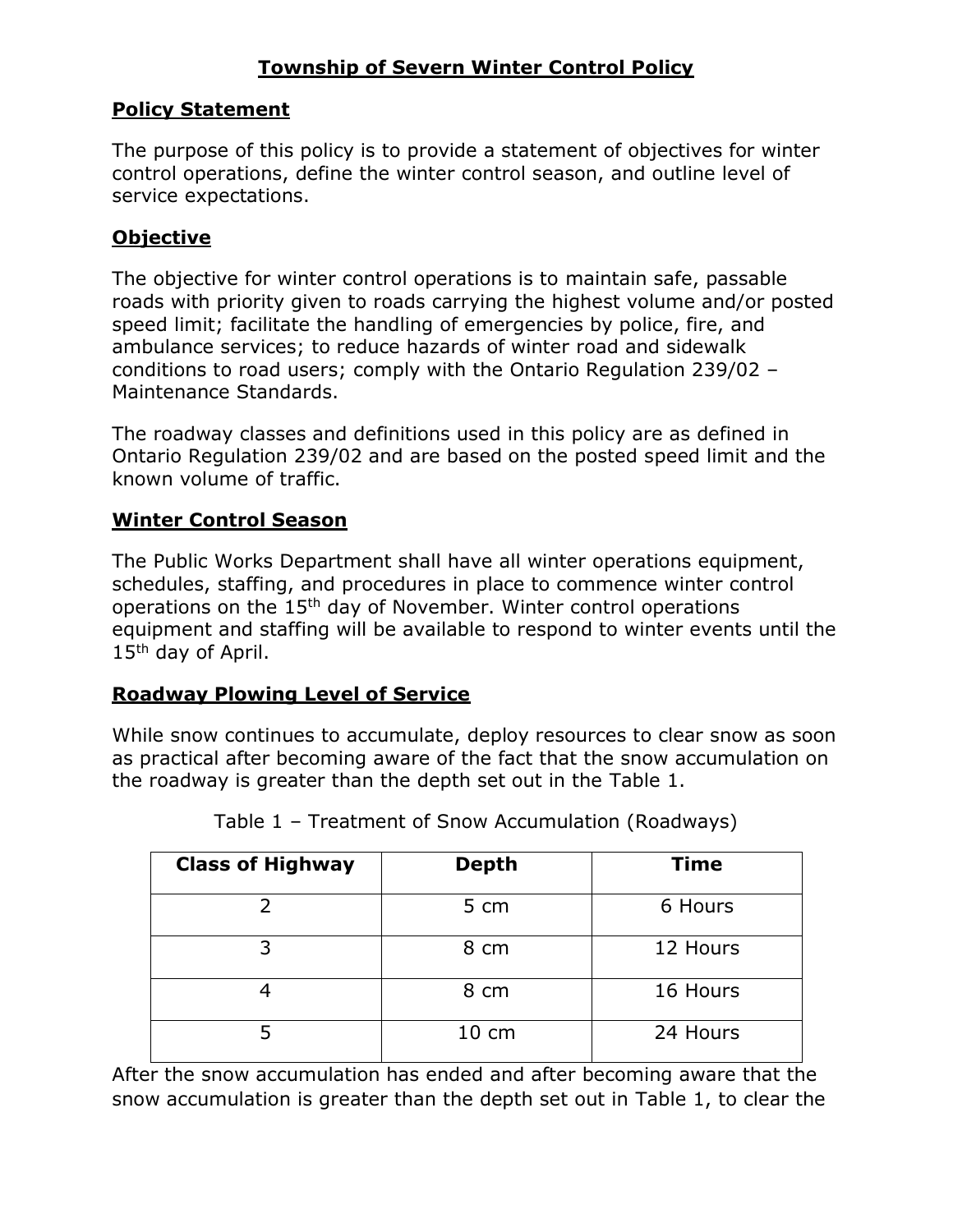snow accumulation to a depth of less than or equal to the depth set out in Table 1 within the timeframes set out in Table 1

Roadway plowing will clear the snow accumulation from the roadway to within 0.6 metres inside the outer edges of the roadway. On class 4 and 5 highways with two lanes, the snow accumulation on the roadway must be cleared to a width of at least 5.0 metres.

For a major snow event resources may be reassigned to higher class roads to ensure basic access for emergency vehicles and that the large traffic volumes can travel safely.

If a winter event becomes so severe that winter event response cannot safely continue all operations involved in the clearing of the snow accumulation may be suspended until conditions improve.

Clearing of windrowed snow at all residential driveways, commercial and industrial entrances will be the responsibility of the property owner.

This level of service does not apply to that portion of the roadway designated for parking.

### **Roadway Sanding Level of Service**

To prevent icy roadways within the time set out in the Table 2 after determining to deploy resources for that purpose. To prevent ice formation or improve traction,

roadways will generally receive application of abrasives on hills, curves and intersections.

| <b>Class of Highway</b> | <b>Time</b> |  |  |
|-------------------------|-------------|--|--|
| $\overline{2}$          | 8 Hours     |  |  |
| 3                       | 16 Hours    |  |  |
|                         | 24 Hours    |  |  |
| 5                       | 24 Hours    |  |  |

Table 2 – Prevention of Ice (Roadways)

When icy roadways begin to form, deploy resources to treat the icy roadway as soon as practical after becoming aware of the fact that the roadway is icy.

To treat the icy roadway within the time set out in the Table 3 after becoming aware that the roadway is icy. Roadways will generally receive application of abrasives on hills, curves and intersections.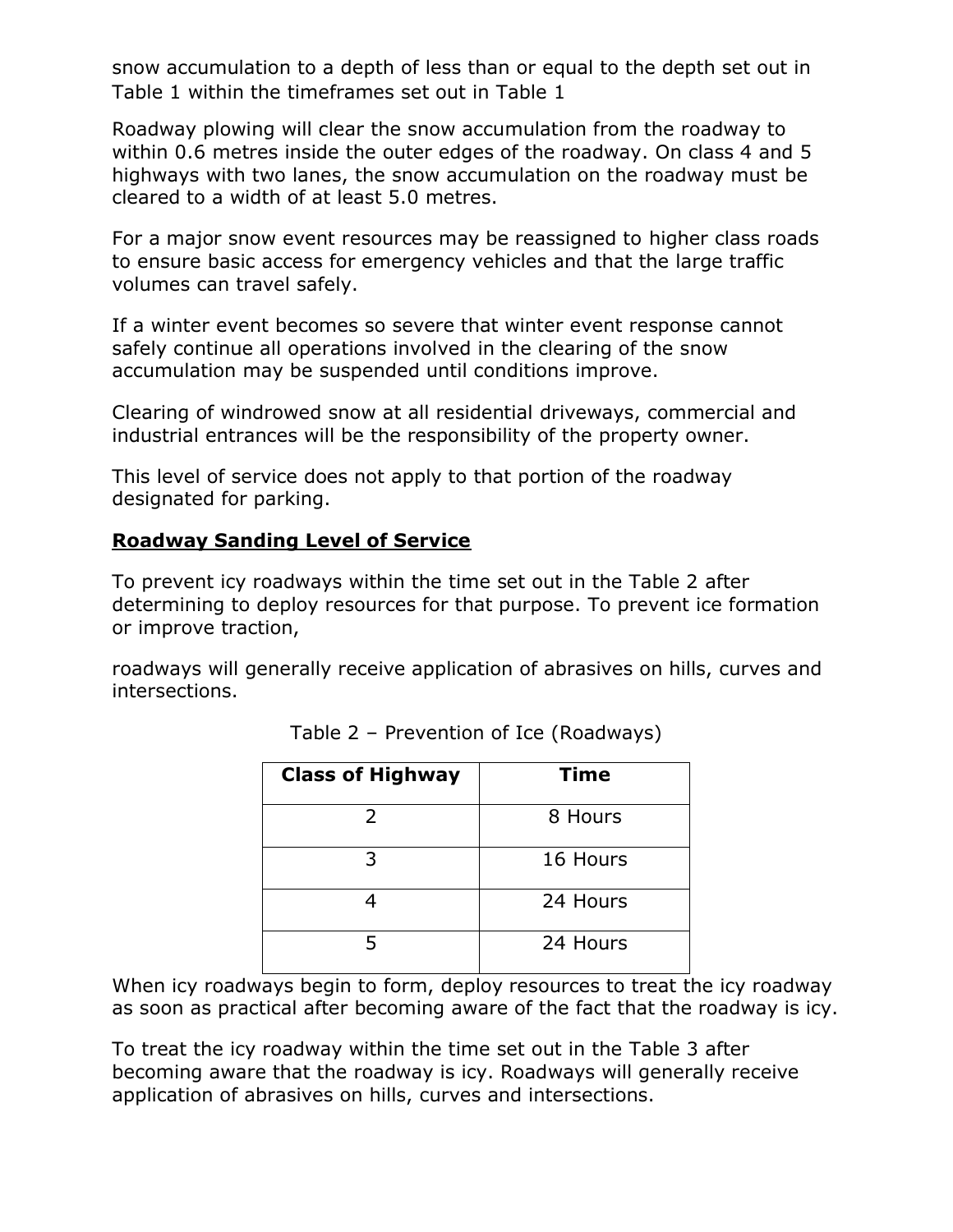| <b>Class of Highway</b> | <b>Time</b> |  |
|-------------------------|-------------|--|
| 2                       | 4 Hours     |  |
| 3                       | 8 Hours     |  |
|                         | 12 Hours    |  |
| 5                       | 16 Hours    |  |

Table 3 – Treatment of Ice (Roadways)

If the winter event becomes so severe that winter event response cannot safely continue all operations involved in the treating of icy roadways may be suspended until conditions improve.

This level of service does not apply to that portion of the roadway designated for parking.

### **Sidewalk Plowing Level of Service**

While snow continues to accumulate, deploy resources to clear snow as soon as practical after becoming aware of the fact that the snow accumulation on the sidewalk is greater than 8 centimeters within 48 hours.

After the snow accumulation has ended and after becoming aware that the snow accumulation is greater than 8 centimeters, to clear the snow accumulation to a depth of less than or equal to 8 centimeters within 48 hours.

Sidewalk plowing will clear the snow accumulation from the sidewalk to provide a minimum sidewalk width of 1.0 metre.

If a winter event becomes so severe that winter event response cannot safely continue all operations involved in the clearing of the snow accumulation may be suspended until conditions improve.

Clearing of windrowed snow at all residential driveways, commercial and industrial entrances will be the responsibility of the property owner.

Snow removed from sidewalk snow blowers will be deposited onto municipal property where possible.

### **Sidewalk Sanding Level of Service**

Prevent ice formation or improve traction within 48 hours if there is a substantial probability of ice forming on a sidewalk.

When icy sidewalks begin to form, deploy resources to treat the icy sidewalks as soon as practical after becoming aware of the fact that the